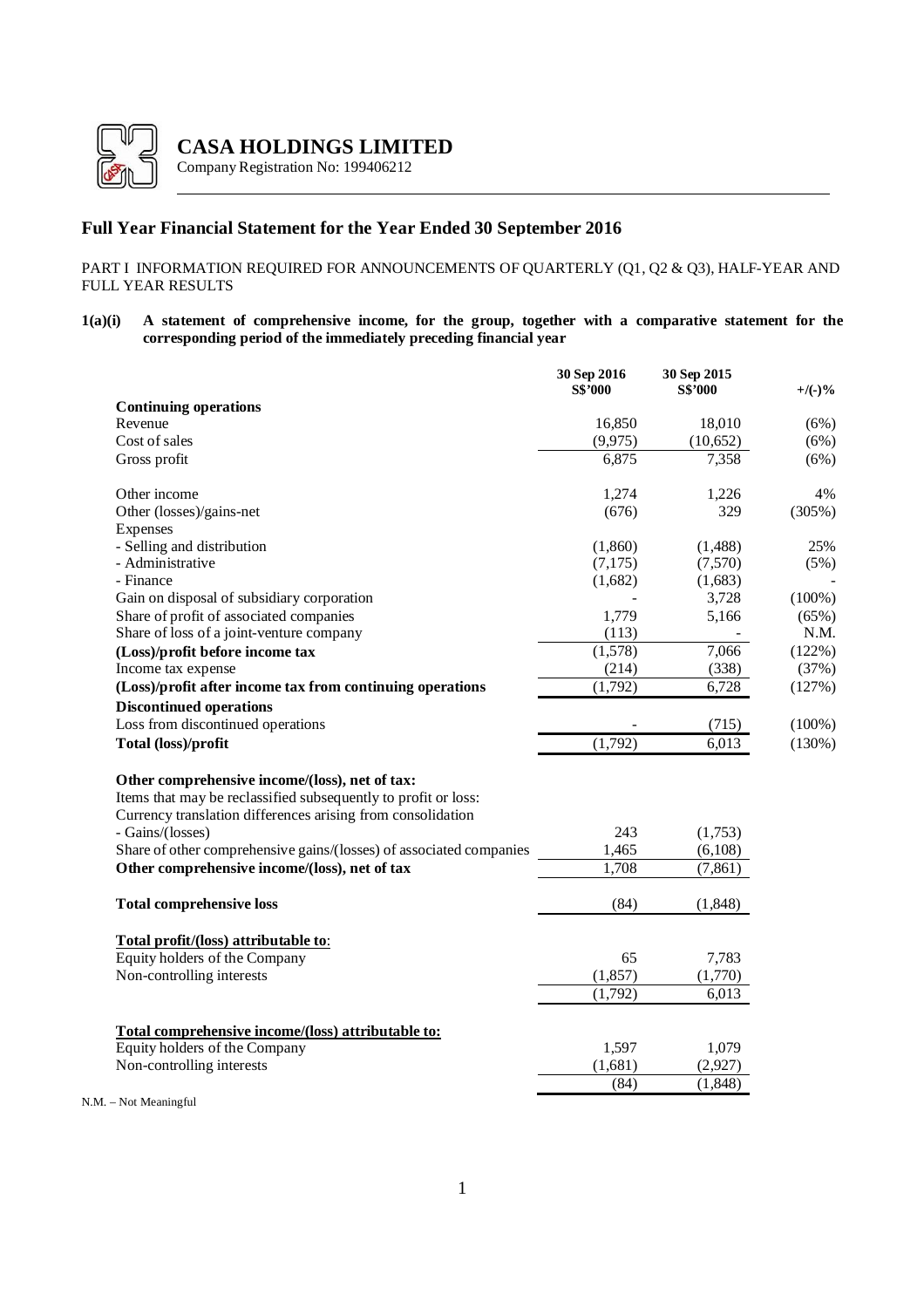|                                                                                                      | 30 Sep 2016<br>S\$'000 | 30 Sep 2015<br><b>S\$'000</b> |
|------------------------------------------------------------------------------------------------------|------------------------|-------------------------------|
| Charging/(crediting):                                                                                |                        |                               |
| Allowance for impairment of trade and other receivables                                              | 59                     | 83                            |
| Amortisation of land use rights                                                                      |                        | 19                            |
| Amortised interest on interest-free payables                                                         | 190                    | 208                           |
| Depreciation of property, plant and equipment                                                        | 1,059                  | 1,276                         |
| Employee compensation                                                                                | 4,238                  | 5,256                         |
| Fair value loss/(gain) on derivative financial instrument                                            | 1,323                  | (5,896)                       |
| Fair value loss on properties held for sale                                                          | 129                    |                               |
| Foreign exchange $(gain)/$ loss – net                                                                | (740)                  | 6,475                         |
| Gain on amortisation of interest-free payables                                                       | (36)                   | (908)                         |
| Loss/(gain) on disposal of property, plant and equipment                                             | 11                     | (9)                           |
| Impairment of receivables upon disposal of subsidiary corporations                                   |                        | 479                           |
| Inventories:                                                                                         |                        |                               |
| - cost of inventories recognised as an expense (included in 'cost of sales')                         | 9.975                  | 10,652                        |
| Loss on amortisation of non-current receivable                                                       | 266                    |                               |
| Provision for warranty claims                                                                        |                        | 124                           |
| Reversal of allowance for impairment of trade and other receivables made in prior<br>financial years | (100)                  | (94)                          |

# **1(a)(ii) The accompanying notes to the financial statements form an integral part of the financial statements**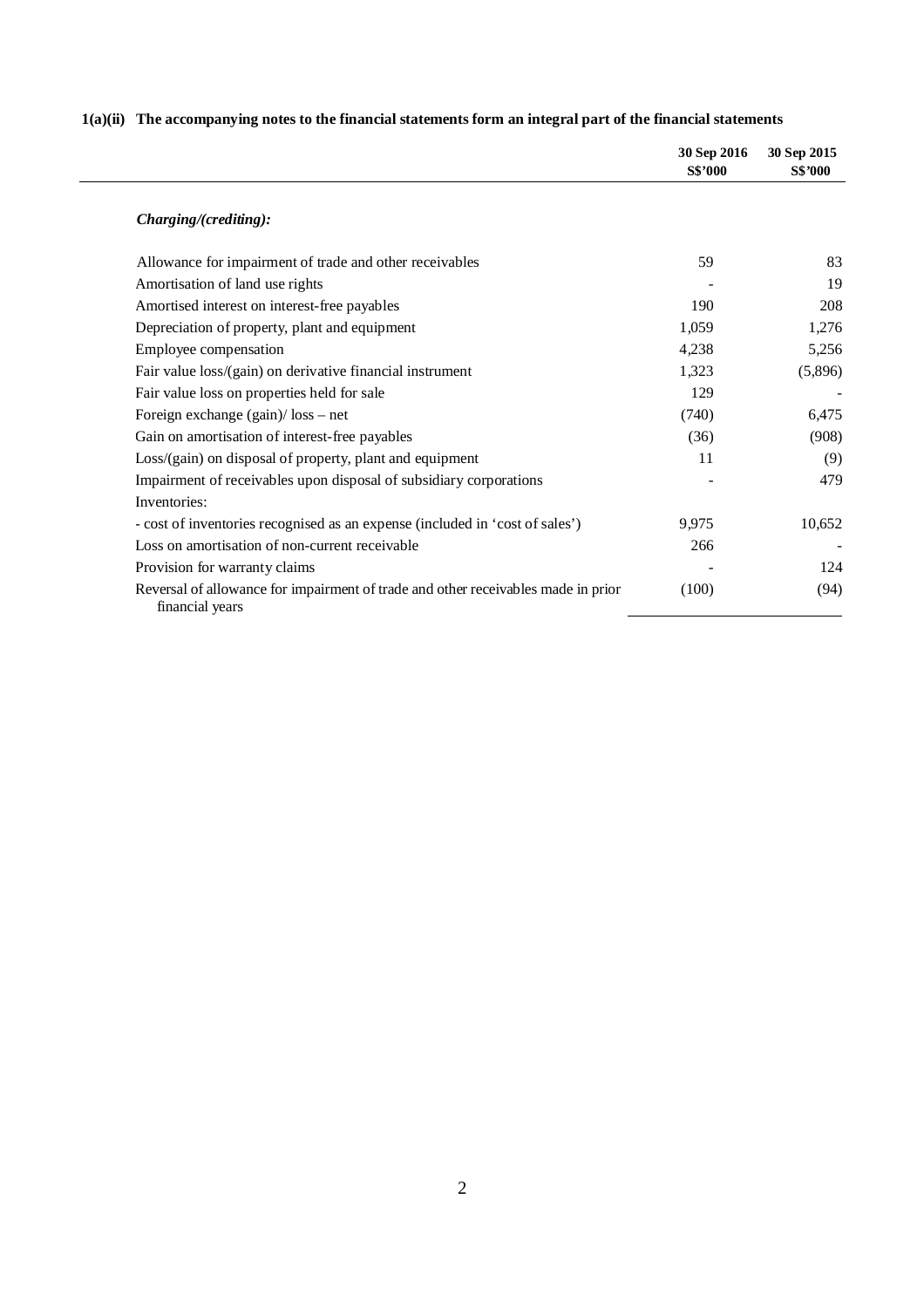### **1(b)(i) A statement of financial position (for the issuer and group), together with a comparative statement as at the end of the immediately preceding financial year.**

|                                                                              | <b>The Group</b>              |                        |                        | <b>The Company</b>            |  |
|------------------------------------------------------------------------------|-------------------------------|------------------------|------------------------|-------------------------------|--|
| <b>Current Assets:</b>                                                       | 30 Sep 2016<br><b>S\$'000</b> | 30 Sep 2015<br>S\$'000 | 30 Sep 2016<br>S\$'000 | 30 Sep 2015<br><b>S\$'000</b> |  |
| Cash and cash equivalents                                                    | 7,524                         | 13,040                 | 165                    | 5,296                         |  |
| Trade and other receivables                                                  | 4,129                         | 7,135                  | 94                     | 82                            |  |
| Amounts due from subsidiary corporations                                     |                               |                        | 16,787                 | 8,321                         |  |
| Inventories                                                                  | 4,151                         | 4,184                  |                        |                               |  |
| Properties held for sale                                                     | 660                           |                        | 660                    |                               |  |
| Development properties                                                       | 55,270                        | 52,879                 |                        |                               |  |
| <b>Total current assets</b>                                                  | 71,734                        | 77,238                 | 17,706                 | 13,699                        |  |
| <b>Non-Current Assets:</b>                                                   |                               |                        |                        |                               |  |
| Club membership                                                              | 9                             | 9                      |                        |                               |  |
| Investments in associated companies                                          | 36,416                        | 30,239                 | 18,948                 | 14,812                        |  |
| Investment in a joint-venture company                                        | 2,038                         |                        |                        |                               |  |
| Investments in subsidiary corporations                                       |                               |                        | 12,959                 | 12,959                        |  |
| Investment properties                                                        |                               | 789                    |                        | 789                           |  |
| Property, plant and equipment                                                | 20,695                        | 21,441                 |                        |                               |  |
| Other receivable                                                             | 2,379                         |                        |                        |                               |  |
| Derivative financial instrument                                              | 3,579                         | 5,163                  |                        |                               |  |
| Deferred tax assets                                                          | 7                             | 46                     |                        |                               |  |
| <b>Total non-current assets</b>                                              | 65,123                        | 57,687                 | 31,907                 | 28,560                        |  |
| <b>Total Assets</b>                                                          | 136,857                       | 134,925                | 49,613                 | 42,259                        |  |
| <b>Current Liabilities:</b>                                                  |                               |                        |                        |                               |  |
| Trade and other payables                                                     | 21,625                        | 16,631                 | 229                    | 200                           |  |
| Amounts due to subsidiary corporations                                       |                               |                        | 11,601                 | 7,325                         |  |
| <b>Borrowings</b>                                                            | 9,853                         | 2,892                  |                        |                               |  |
| Provision for warranty claims                                                | 319                           | 319                    |                        |                               |  |
| Current income tax liabilities                                               | 305                           | 413                    |                        |                               |  |
| <b>Total current liabilities</b>                                             | 32,102                        | 20,255                 | 11,830                 | 7,525                         |  |
| <b>Non-Current Liabilities</b>                                               |                               |                        |                        |                               |  |
| <b>Borrowings</b>                                                            | 25,847                        | 36,006                 |                        |                               |  |
| Other payables                                                               | 3,493                         | 3,165                  |                        |                               |  |
| <b>Total non-current liabilities</b>                                         | 29,340                        | 39,171                 |                        |                               |  |
| <b>Total Liabilities</b>                                                     | 61,442                        | 59,426                 | 11,830                 | 7,525                         |  |
| <b>Net Assets</b>                                                            | 75,415                        | 75,499                 | 37,783                 | 34,734                        |  |
| <b>Capital and Reserves attributable to equity holders of</b><br>the Company |                               |                        |                        |                               |  |
| Share capital                                                                | 32,315                        | 32,315                 | 32,315                 | 32,315                        |  |
| Currency translation reserves                                                | (10,097)                      | (11,063)               |                        |                               |  |
| <b>Revaluation reserves</b>                                                  | 13,393                        | 12,827                 |                        |                               |  |
| Retained earnings                                                            | 36,619                        | 36,554                 | 5,468                  | 2,419                         |  |
|                                                                              | 72,230                        | 70,633                 | 37,783                 | 34,734                        |  |
| Non-controlling interests                                                    | 3,185                         | 4,866                  |                        |                               |  |
| <b>Total Equity</b>                                                          | 75,415                        | 75,499                 | 37,783                 | 34,734                        |  |
|                                                                              |                               |                        |                        |                               |  |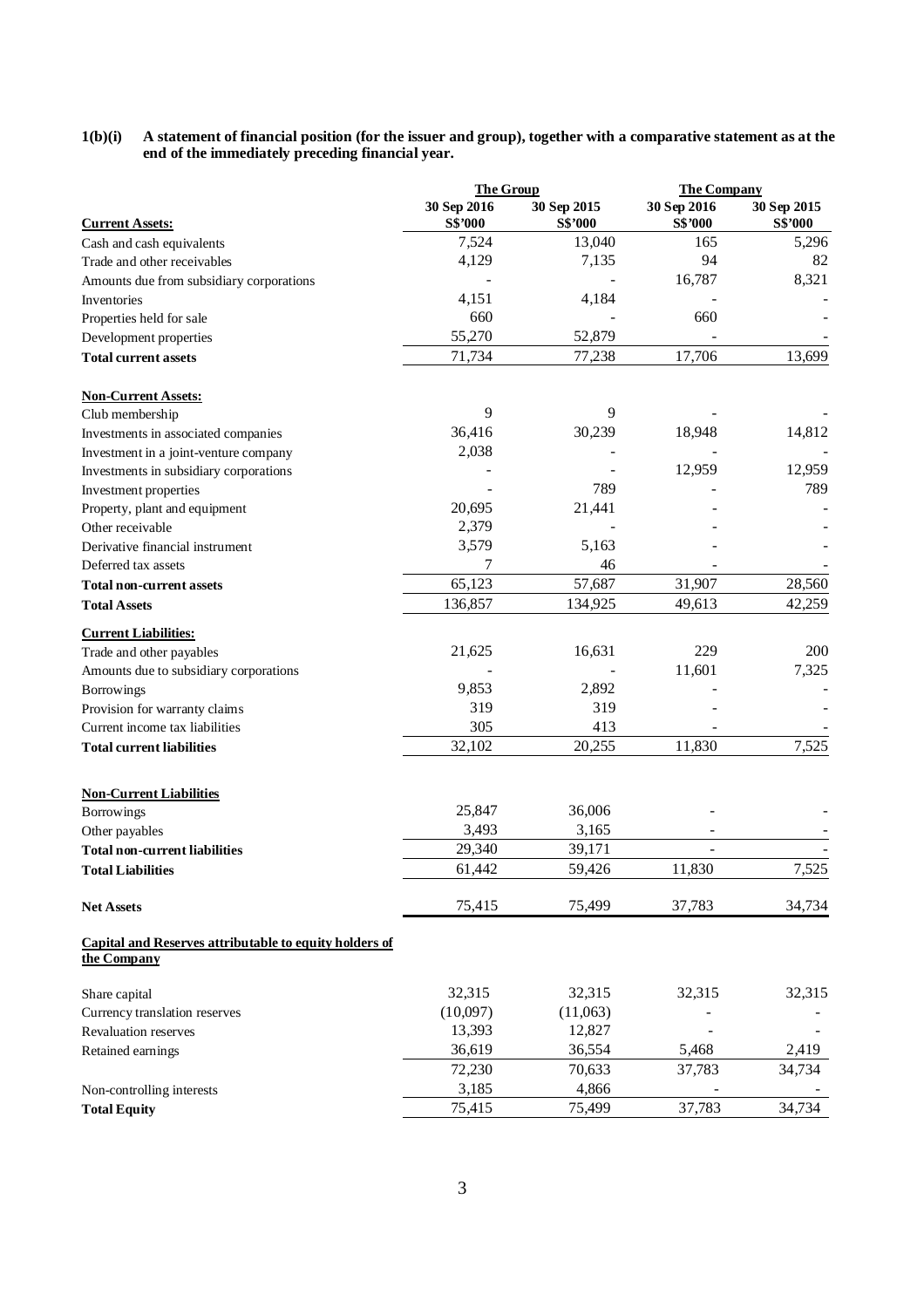## **1(b)(ii) Aggregate amount of group's borrowings and debt securities.**

|                                                    | As at 30/9/2016<br>(S\$'000)     |                                    | As at 30/9/2015<br>(S\$'000)     |                                    |
|----------------------------------------------------|----------------------------------|------------------------------------|----------------------------------|------------------------------------|
|                                                    | <b>Secured</b><br><b>S\$'000</b> | <b>Unsecured</b><br><b>S\$'000</b> | <b>Secured</b><br><b>S\$'000</b> | <b>Unsecured</b><br><b>S\$'000</b> |
| Amount repayable in one year or less, or on demand | 9.853                            | $\blacksquare$                     | 2,892                            |                                    |
| Amount repayable after one year                    | 25,847                           |                                    | 36,006                           | $\overline{\phantom{a}}$           |

The Group's borrowings are secured by land held for property development and corporate guarantees.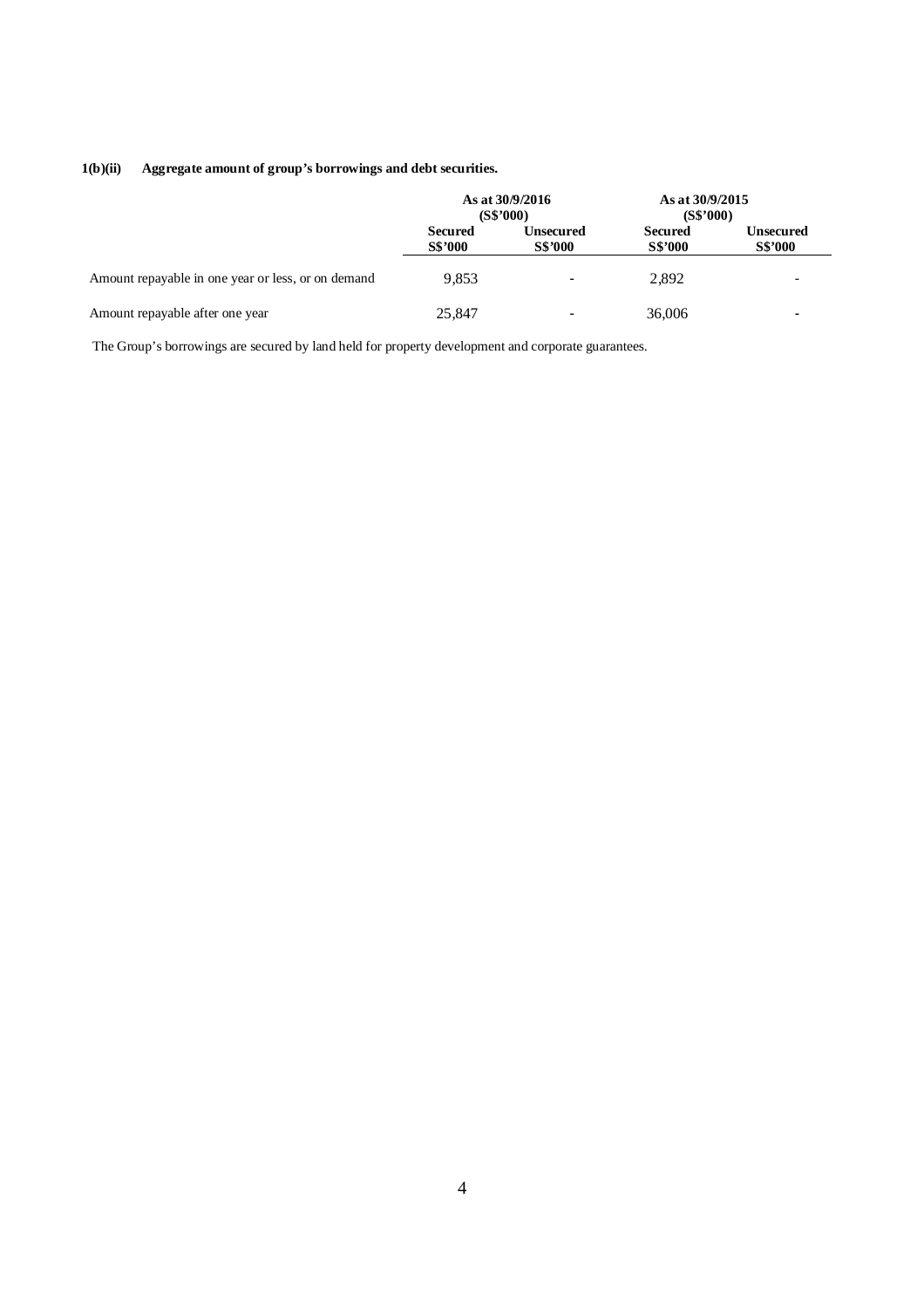**1(c) A statement of cash flows (for the group), together with a comparative statement for the corresponding period of the immediately preceding financial year**.

| <b>Cash flows from operating activities</b><br>(1,792)<br>6,013<br>Total (loss)/profit<br>Adjustments for:<br>Amortisation and depreciation<br>1,059<br>1,296<br>Fair value loss/(gain) on derivative financial instrument<br>(5,896)<br>1,323<br>Fair value loss on properties held for sale<br>129<br>Gain on amortisation of interest-free payables<br>(908)<br>(36)<br>Gain on disposal of a subsidiary corporation<br>(3,728)<br>214<br>338<br>Income tax expense<br>1,682<br>1,817<br>Interest expense<br>Interest income<br>(38)<br>(76)<br>Loss on amortization of non-current receivable<br>266<br>11<br>(9)<br>Loss/(gain) on disposal of property, plant and equipment<br>Share of profits of associated companies, net of tax<br>(1,779)<br>(5,166)<br>Share of loss of a joint-venture company, net of tax<br>113<br>Unrealised foreign exchange (gain)/loss<br>(845)<br>6,553<br>Operating cash flow before working capital changes, net of effect of disposal of<br>subsidiary corporation<br>307<br>234<br>Change in working capital:<br>Development properties<br>(299)<br>(3,622)<br>Inventories<br>9<br>465<br>(482)<br>5,543<br>Trade and other payables and warranty provision<br>Trade and other receivables<br>353<br>(2,706)<br>Cash used in operations<br>(112)<br>(86)<br>(283)<br>Income tax paid<br>(648)<br>(395)<br>(734)<br>Net cash used in operating activities<br><b>Cash flows from investing activities</b><br>Addition to investment in an associated company<br>(4,136)<br>(360)<br>Disposal of subsidiary corporation, net of cash<br>(641)<br>Dividends received from associated company<br>766<br>1,202<br>Interest received<br>76<br>38<br>Investment in a joint venture company<br>(2,149)<br>9<br>Proceeds from sale of property, plant and equipment<br>Purchase of property, plant and equipment<br>(282)<br>(548)<br>(5,327)<br>(698)<br>Net cash used in investing activities<br><b>Cash flows from financing activities</b><br>1,467<br>(171)<br>Bills payable<br>Deposit pledged<br>378<br>(56)<br>Dividends paid to shareholders<br>(2,098)<br>(2,041)<br>Interest paid<br>(2,152)<br>Proceeds from bank borrowings<br>6,500<br>Proceeds from related parties' borrowing<br>3,700<br>137<br>Repayment of bank borrowings<br>(2,973)<br>(123)<br>Net cash provided by financing activities<br>2,471<br>97<br>Net (decrease)/increase in cash and cash equivalents<br>(5,625)<br>1,039<br>Cash and cash equivalents at beginning of the financial year<br>11,543<br>12,295<br>Effects of currency translation on cash and cash equivalents<br>52<br>(287)<br>Cash and cash equivalents at end of the financial year<br>6,722<br>12,295 | 30 Sep 2016 | 30 Sep 2015 |
|-----------------------------------------------------------------------------------------------------------------------------------------------------------------------------------------------------------------------------------------------------------------------------------------------------------------------------------------------------------------------------------------------------------------------------------------------------------------------------------------------------------------------------------------------------------------------------------------------------------------------------------------------------------------------------------------------------------------------------------------------------------------------------------------------------------------------------------------------------------------------------------------------------------------------------------------------------------------------------------------------------------------------------------------------------------------------------------------------------------------------------------------------------------------------------------------------------------------------------------------------------------------------------------------------------------------------------------------------------------------------------------------------------------------------------------------------------------------------------------------------------------------------------------------------------------------------------------------------------------------------------------------------------------------------------------------------------------------------------------------------------------------------------------------------------------------------------------------------------------------------------------------------------------------------------------------------------------------------------------------------------------------------------------------------------------------------------------------------------------------------------------------------------------------------------------------------------------------------------------------------------------------------------------------------------------------------------------------------------------------------------------------------------------------------------------------------------------------------------------------------------------------------------------------------------------------------------------------------------------------------------------------------------------------------------------------|-------------|-------------|
|                                                                                                                                                                                                                                                                                                                                                                                                                                                                                                                                                                                                                                                                                                                                                                                                                                                                                                                                                                                                                                                                                                                                                                                                                                                                                                                                                                                                                                                                                                                                                                                                                                                                                                                                                                                                                                                                                                                                                                                                                                                                                                                                                                                                                                                                                                                                                                                                                                                                                                                                                                                                                                                                                         | S\$'000     | S\$'000     |
|                                                                                                                                                                                                                                                                                                                                                                                                                                                                                                                                                                                                                                                                                                                                                                                                                                                                                                                                                                                                                                                                                                                                                                                                                                                                                                                                                                                                                                                                                                                                                                                                                                                                                                                                                                                                                                                                                                                                                                                                                                                                                                                                                                                                                                                                                                                                                                                                                                                                                                                                                                                                                                                                                         |             |             |
|                                                                                                                                                                                                                                                                                                                                                                                                                                                                                                                                                                                                                                                                                                                                                                                                                                                                                                                                                                                                                                                                                                                                                                                                                                                                                                                                                                                                                                                                                                                                                                                                                                                                                                                                                                                                                                                                                                                                                                                                                                                                                                                                                                                                                                                                                                                                                                                                                                                                                                                                                                                                                                                                                         |             |             |
|                                                                                                                                                                                                                                                                                                                                                                                                                                                                                                                                                                                                                                                                                                                                                                                                                                                                                                                                                                                                                                                                                                                                                                                                                                                                                                                                                                                                                                                                                                                                                                                                                                                                                                                                                                                                                                                                                                                                                                                                                                                                                                                                                                                                                                                                                                                                                                                                                                                                                                                                                                                                                                                                                         |             |             |
|                                                                                                                                                                                                                                                                                                                                                                                                                                                                                                                                                                                                                                                                                                                                                                                                                                                                                                                                                                                                                                                                                                                                                                                                                                                                                                                                                                                                                                                                                                                                                                                                                                                                                                                                                                                                                                                                                                                                                                                                                                                                                                                                                                                                                                                                                                                                                                                                                                                                                                                                                                                                                                                                                         |             |             |
|                                                                                                                                                                                                                                                                                                                                                                                                                                                                                                                                                                                                                                                                                                                                                                                                                                                                                                                                                                                                                                                                                                                                                                                                                                                                                                                                                                                                                                                                                                                                                                                                                                                                                                                                                                                                                                                                                                                                                                                                                                                                                                                                                                                                                                                                                                                                                                                                                                                                                                                                                                                                                                                                                         |             |             |
|                                                                                                                                                                                                                                                                                                                                                                                                                                                                                                                                                                                                                                                                                                                                                                                                                                                                                                                                                                                                                                                                                                                                                                                                                                                                                                                                                                                                                                                                                                                                                                                                                                                                                                                                                                                                                                                                                                                                                                                                                                                                                                                                                                                                                                                                                                                                                                                                                                                                                                                                                                                                                                                                                         |             |             |
|                                                                                                                                                                                                                                                                                                                                                                                                                                                                                                                                                                                                                                                                                                                                                                                                                                                                                                                                                                                                                                                                                                                                                                                                                                                                                                                                                                                                                                                                                                                                                                                                                                                                                                                                                                                                                                                                                                                                                                                                                                                                                                                                                                                                                                                                                                                                                                                                                                                                                                                                                                                                                                                                                         |             |             |
|                                                                                                                                                                                                                                                                                                                                                                                                                                                                                                                                                                                                                                                                                                                                                                                                                                                                                                                                                                                                                                                                                                                                                                                                                                                                                                                                                                                                                                                                                                                                                                                                                                                                                                                                                                                                                                                                                                                                                                                                                                                                                                                                                                                                                                                                                                                                                                                                                                                                                                                                                                                                                                                                                         |             |             |
|                                                                                                                                                                                                                                                                                                                                                                                                                                                                                                                                                                                                                                                                                                                                                                                                                                                                                                                                                                                                                                                                                                                                                                                                                                                                                                                                                                                                                                                                                                                                                                                                                                                                                                                                                                                                                                                                                                                                                                                                                                                                                                                                                                                                                                                                                                                                                                                                                                                                                                                                                                                                                                                                                         |             |             |
|                                                                                                                                                                                                                                                                                                                                                                                                                                                                                                                                                                                                                                                                                                                                                                                                                                                                                                                                                                                                                                                                                                                                                                                                                                                                                                                                                                                                                                                                                                                                                                                                                                                                                                                                                                                                                                                                                                                                                                                                                                                                                                                                                                                                                                                                                                                                                                                                                                                                                                                                                                                                                                                                                         |             |             |
|                                                                                                                                                                                                                                                                                                                                                                                                                                                                                                                                                                                                                                                                                                                                                                                                                                                                                                                                                                                                                                                                                                                                                                                                                                                                                                                                                                                                                                                                                                                                                                                                                                                                                                                                                                                                                                                                                                                                                                                                                                                                                                                                                                                                                                                                                                                                                                                                                                                                                                                                                                                                                                                                                         |             |             |
|                                                                                                                                                                                                                                                                                                                                                                                                                                                                                                                                                                                                                                                                                                                                                                                                                                                                                                                                                                                                                                                                                                                                                                                                                                                                                                                                                                                                                                                                                                                                                                                                                                                                                                                                                                                                                                                                                                                                                                                                                                                                                                                                                                                                                                                                                                                                                                                                                                                                                                                                                                                                                                                                                         |             |             |
|                                                                                                                                                                                                                                                                                                                                                                                                                                                                                                                                                                                                                                                                                                                                                                                                                                                                                                                                                                                                                                                                                                                                                                                                                                                                                                                                                                                                                                                                                                                                                                                                                                                                                                                                                                                                                                                                                                                                                                                                                                                                                                                                                                                                                                                                                                                                                                                                                                                                                                                                                                                                                                                                                         |             |             |
|                                                                                                                                                                                                                                                                                                                                                                                                                                                                                                                                                                                                                                                                                                                                                                                                                                                                                                                                                                                                                                                                                                                                                                                                                                                                                                                                                                                                                                                                                                                                                                                                                                                                                                                                                                                                                                                                                                                                                                                                                                                                                                                                                                                                                                                                                                                                                                                                                                                                                                                                                                                                                                                                                         |             |             |
|                                                                                                                                                                                                                                                                                                                                                                                                                                                                                                                                                                                                                                                                                                                                                                                                                                                                                                                                                                                                                                                                                                                                                                                                                                                                                                                                                                                                                                                                                                                                                                                                                                                                                                                                                                                                                                                                                                                                                                                                                                                                                                                                                                                                                                                                                                                                                                                                                                                                                                                                                                                                                                                                                         |             |             |
|                                                                                                                                                                                                                                                                                                                                                                                                                                                                                                                                                                                                                                                                                                                                                                                                                                                                                                                                                                                                                                                                                                                                                                                                                                                                                                                                                                                                                                                                                                                                                                                                                                                                                                                                                                                                                                                                                                                                                                                                                                                                                                                                                                                                                                                                                                                                                                                                                                                                                                                                                                                                                                                                                         |             |             |
|                                                                                                                                                                                                                                                                                                                                                                                                                                                                                                                                                                                                                                                                                                                                                                                                                                                                                                                                                                                                                                                                                                                                                                                                                                                                                                                                                                                                                                                                                                                                                                                                                                                                                                                                                                                                                                                                                                                                                                                                                                                                                                                                                                                                                                                                                                                                                                                                                                                                                                                                                                                                                                                                                         |             |             |
|                                                                                                                                                                                                                                                                                                                                                                                                                                                                                                                                                                                                                                                                                                                                                                                                                                                                                                                                                                                                                                                                                                                                                                                                                                                                                                                                                                                                                                                                                                                                                                                                                                                                                                                                                                                                                                                                                                                                                                                                                                                                                                                                                                                                                                                                                                                                                                                                                                                                                                                                                                                                                                                                                         |             |             |
|                                                                                                                                                                                                                                                                                                                                                                                                                                                                                                                                                                                                                                                                                                                                                                                                                                                                                                                                                                                                                                                                                                                                                                                                                                                                                                                                                                                                                                                                                                                                                                                                                                                                                                                                                                                                                                                                                                                                                                                                                                                                                                                                                                                                                                                                                                                                                                                                                                                                                                                                                                                                                                                                                         |             |             |
|                                                                                                                                                                                                                                                                                                                                                                                                                                                                                                                                                                                                                                                                                                                                                                                                                                                                                                                                                                                                                                                                                                                                                                                                                                                                                                                                                                                                                                                                                                                                                                                                                                                                                                                                                                                                                                                                                                                                                                                                                                                                                                                                                                                                                                                                                                                                                                                                                                                                                                                                                                                                                                                                                         |             |             |
|                                                                                                                                                                                                                                                                                                                                                                                                                                                                                                                                                                                                                                                                                                                                                                                                                                                                                                                                                                                                                                                                                                                                                                                                                                                                                                                                                                                                                                                                                                                                                                                                                                                                                                                                                                                                                                                                                                                                                                                                                                                                                                                                                                                                                                                                                                                                                                                                                                                                                                                                                                                                                                                                                         |             |             |
|                                                                                                                                                                                                                                                                                                                                                                                                                                                                                                                                                                                                                                                                                                                                                                                                                                                                                                                                                                                                                                                                                                                                                                                                                                                                                                                                                                                                                                                                                                                                                                                                                                                                                                                                                                                                                                                                                                                                                                                                                                                                                                                                                                                                                                                                                                                                                                                                                                                                                                                                                                                                                                                                                         |             |             |
|                                                                                                                                                                                                                                                                                                                                                                                                                                                                                                                                                                                                                                                                                                                                                                                                                                                                                                                                                                                                                                                                                                                                                                                                                                                                                                                                                                                                                                                                                                                                                                                                                                                                                                                                                                                                                                                                                                                                                                                                                                                                                                                                                                                                                                                                                                                                                                                                                                                                                                                                                                                                                                                                                         |             |             |
|                                                                                                                                                                                                                                                                                                                                                                                                                                                                                                                                                                                                                                                                                                                                                                                                                                                                                                                                                                                                                                                                                                                                                                                                                                                                                                                                                                                                                                                                                                                                                                                                                                                                                                                                                                                                                                                                                                                                                                                                                                                                                                                                                                                                                                                                                                                                                                                                                                                                                                                                                                                                                                                                                         |             |             |
|                                                                                                                                                                                                                                                                                                                                                                                                                                                                                                                                                                                                                                                                                                                                                                                                                                                                                                                                                                                                                                                                                                                                                                                                                                                                                                                                                                                                                                                                                                                                                                                                                                                                                                                                                                                                                                                                                                                                                                                                                                                                                                                                                                                                                                                                                                                                                                                                                                                                                                                                                                                                                                                                                         |             |             |
|                                                                                                                                                                                                                                                                                                                                                                                                                                                                                                                                                                                                                                                                                                                                                                                                                                                                                                                                                                                                                                                                                                                                                                                                                                                                                                                                                                                                                                                                                                                                                                                                                                                                                                                                                                                                                                                                                                                                                                                                                                                                                                                                                                                                                                                                                                                                                                                                                                                                                                                                                                                                                                                                                         |             |             |
|                                                                                                                                                                                                                                                                                                                                                                                                                                                                                                                                                                                                                                                                                                                                                                                                                                                                                                                                                                                                                                                                                                                                                                                                                                                                                                                                                                                                                                                                                                                                                                                                                                                                                                                                                                                                                                                                                                                                                                                                                                                                                                                                                                                                                                                                                                                                                                                                                                                                                                                                                                                                                                                                                         |             |             |
|                                                                                                                                                                                                                                                                                                                                                                                                                                                                                                                                                                                                                                                                                                                                                                                                                                                                                                                                                                                                                                                                                                                                                                                                                                                                                                                                                                                                                                                                                                                                                                                                                                                                                                                                                                                                                                                                                                                                                                                                                                                                                                                                                                                                                                                                                                                                                                                                                                                                                                                                                                                                                                                                                         |             |             |
|                                                                                                                                                                                                                                                                                                                                                                                                                                                                                                                                                                                                                                                                                                                                                                                                                                                                                                                                                                                                                                                                                                                                                                                                                                                                                                                                                                                                                                                                                                                                                                                                                                                                                                                                                                                                                                                                                                                                                                                                                                                                                                                                                                                                                                                                                                                                                                                                                                                                                                                                                                                                                                                                                         |             |             |
|                                                                                                                                                                                                                                                                                                                                                                                                                                                                                                                                                                                                                                                                                                                                                                                                                                                                                                                                                                                                                                                                                                                                                                                                                                                                                                                                                                                                                                                                                                                                                                                                                                                                                                                                                                                                                                                                                                                                                                                                                                                                                                                                                                                                                                                                                                                                                                                                                                                                                                                                                                                                                                                                                         |             |             |
|                                                                                                                                                                                                                                                                                                                                                                                                                                                                                                                                                                                                                                                                                                                                                                                                                                                                                                                                                                                                                                                                                                                                                                                                                                                                                                                                                                                                                                                                                                                                                                                                                                                                                                                                                                                                                                                                                                                                                                                                                                                                                                                                                                                                                                                                                                                                                                                                                                                                                                                                                                                                                                                                                         |             |             |
|                                                                                                                                                                                                                                                                                                                                                                                                                                                                                                                                                                                                                                                                                                                                                                                                                                                                                                                                                                                                                                                                                                                                                                                                                                                                                                                                                                                                                                                                                                                                                                                                                                                                                                                                                                                                                                                                                                                                                                                                                                                                                                                                                                                                                                                                                                                                                                                                                                                                                                                                                                                                                                                                                         |             |             |
|                                                                                                                                                                                                                                                                                                                                                                                                                                                                                                                                                                                                                                                                                                                                                                                                                                                                                                                                                                                                                                                                                                                                                                                                                                                                                                                                                                                                                                                                                                                                                                                                                                                                                                                                                                                                                                                                                                                                                                                                                                                                                                                                                                                                                                                                                                                                                                                                                                                                                                                                                                                                                                                                                         |             |             |
|                                                                                                                                                                                                                                                                                                                                                                                                                                                                                                                                                                                                                                                                                                                                                                                                                                                                                                                                                                                                                                                                                                                                                                                                                                                                                                                                                                                                                                                                                                                                                                                                                                                                                                                                                                                                                                                                                                                                                                                                                                                                                                                                                                                                                                                                                                                                                                                                                                                                                                                                                                                                                                                                                         |             |             |
|                                                                                                                                                                                                                                                                                                                                                                                                                                                                                                                                                                                                                                                                                                                                                                                                                                                                                                                                                                                                                                                                                                                                                                                                                                                                                                                                                                                                                                                                                                                                                                                                                                                                                                                                                                                                                                                                                                                                                                                                                                                                                                                                                                                                                                                                                                                                                                                                                                                                                                                                                                                                                                                                                         |             |             |
|                                                                                                                                                                                                                                                                                                                                                                                                                                                                                                                                                                                                                                                                                                                                                                                                                                                                                                                                                                                                                                                                                                                                                                                                                                                                                                                                                                                                                                                                                                                                                                                                                                                                                                                                                                                                                                                                                                                                                                                                                                                                                                                                                                                                                                                                                                                                                                                                                                                                                                                                                                                                                                                                                         |             |             |
|                                                                                                                                                                                                                                                                                                                                                                                                                                                                                                                                                                                                                                                                                                                                                                                                                                                                                                                                                                                                                                                                                                                                                                                                                                                                                                                                                                                                                                                                                                                                                                                                                                                                                                                                                                                                                                                                                                                                                                                                                                                                                                                                                                                                                                                                                                                                                                                                                                                                                                                                                                                                                                                                                         |             |             |
|                                                                                                                                                                                                                                                                                                                                                                                                                                                                                                                                                                                                                                                                                                                                                                                                                                                                                                                                                                                                                                                                                                                                                                                                                                                                                                                                                                                                                                                                                                                                                                                                                                                                                                                                                                                                                                                                                                                                                                                                                                                                                                                                                                                                                                                                                                                                                                                                                                                                                                                                                                                                                                                                                         |             |             |
|                                                                                                                                                                                                                                                                                                                                                                                                                                                                                                                                                                                                                                                                                                                                                                                                                                                                                                                                                                                                                                                                                                                                                                                                                                                                                                                                                                                                                                                                                                                                                                                                                                                                                                                                                                                                                                                                                                                                                                                                                                                                                                                                                                                                                                                                                                                                                                                                                                                                                                                                                                                                                                                                                         |             |             |
|                                                                                                                                                                                                                                                                                                                                                                                                                                                                                                                                                                                                                                                                                                                                                                                                                                                                                                                                                                                                                                                                                                                                                                                                                                                                                                                                                                                                                                                                                                                                                                                                                                                                                                                                                                                                                                                                                                                                                                                                                                                                                                                                                                                                                                                                                                                                                                                                                                                                                                                                                                                                                                                                                         |             |             |
|                                                                                                                                                                                                                                                                                                                                                                                                                                                                                                                                                                                                                                                                                                                                                                                                                                                                                                                                                                                                                                                                                                                                                                                                                                                                                                                                                                                                                                                                                                                                                                                                                                                                                                                                                                                                                                                                                                                                                                                                                                                                                                                                                                                                                                                                                                                                                                                                                                                                                                                                                                                                                                                                                         |             |             |
|                                                                                                                                                                                                                                                                                                                                                                                                                                                                                                                                                                                                                                                                                                                                                                                                                                                                                                                                                                                                                                                                                                                                                                                                                                                                                                                                                                                                                                                                                                                                                                                                                                                                                                                                                                                                                                                                                                                                                                                                                                                                                                                                                                                                                                                                                                                                                                                                                                                                                                                                                                                                                                                                                         |             |             |
|                                                                                                                                                                                                                                                                                                                                                                                                                                                                                                                                                                                                                                                                                                                                                                                                                                                                                                                                                                                                                                                                                                                                                                                                                                                                                                                                                                                                                                                                                                                                                                                                                                                                                                                                                                                                                                                                                                                                                                                                                                                                                                                                                                                                                                                                                                                                                                                                                                                                                                                                                                                                                                                                                         |             |             |
|                                                                                                                                                                                                                                                                                                                                                                                                                                                                                                                                                                                                                                                                                                                                                                                                                                                                                                                                                                                                                                                                                                                                                                                                                                                                                                                                                                                                                                                                                                                                                                                                                                                                                                                                                                                                                                                                                                                                                                                                                                                                                                                                                                                                                                                                                                                                                                                                                                                                                                                                                                                                                                                                                         |             |             |
|                                                                                                                                                                                                                                                                                                                                                                                                                                                                                                                                                                                                                                                                                                                                                                                                                                                                                                                                                                                                                                                                                                                                                                                                                                                                                                                                                                                                                                                                                                                                                                                                                                                                                                                                                                                                                                                                                                                                                                                                                                                                                                                                                                                                                                                                                                                                                                                                                                                                                                                                                                                                                                                                                         |             |             |
|                                                                                                                                                                                                                                                                                                                                                                                                                                                                                                                                                                                                                                                                                                                                                                                                                                                                                                                                                                                                                                                                                                                                                                                                                                                                                                                                                                                                                                                                                                                                                                                                                                                                                                                                                                                                                                                                                                                                                                                                                                                                                                                                                                                                                                                                                                                                                                                                                                                                                                                                                                                                                                                                                         |             |             |
|                                                                                                                                                                                                                                                                                                                                                                                                                                                                                                                                                                                                                                                                                                                                                                                                                                                                                                                                                                                                                                                                                                                                                                                                                                                                                                                                                                                                                                                                                                                                                                                                                                                                                                                                                                                                                                                                                                                                                                                                                                                                                                                                                                                                                                                                                                                                                                                                                                                                                                                                                                                                                                                                                         |             |             |
|                                                                                                                                                                                                                                                                                                                                                                                                                                                                                                                                                                                                                                                                                                                                                                                                                                                                                                                                                                                                                                                                                                                                                                                                                                                                                                                                                                                                                                                                                                                                                                                                                                                                                                                                                                                                                                                                                                                                                                                                                                                                                                                                                                                                                                                                                                                                                                                                                                                                                                                                                                                                                                                                                         |             |             |
|                                                                                                                                                                                                                                                                                                                                                                                                                                                                                                                                                                                                                                                                                                                                                                                                                                                                                                                                                                                                                                                                                                                                                                                                                                                                                                                                                                                                                                                                                                                                                                                                                                                                                                                                                                                                                                                                                                                                                                                                                                                                                                                                                                                                                                                                                                                                                                                                                                                                                                                                                                                                                                                                                         |             |             |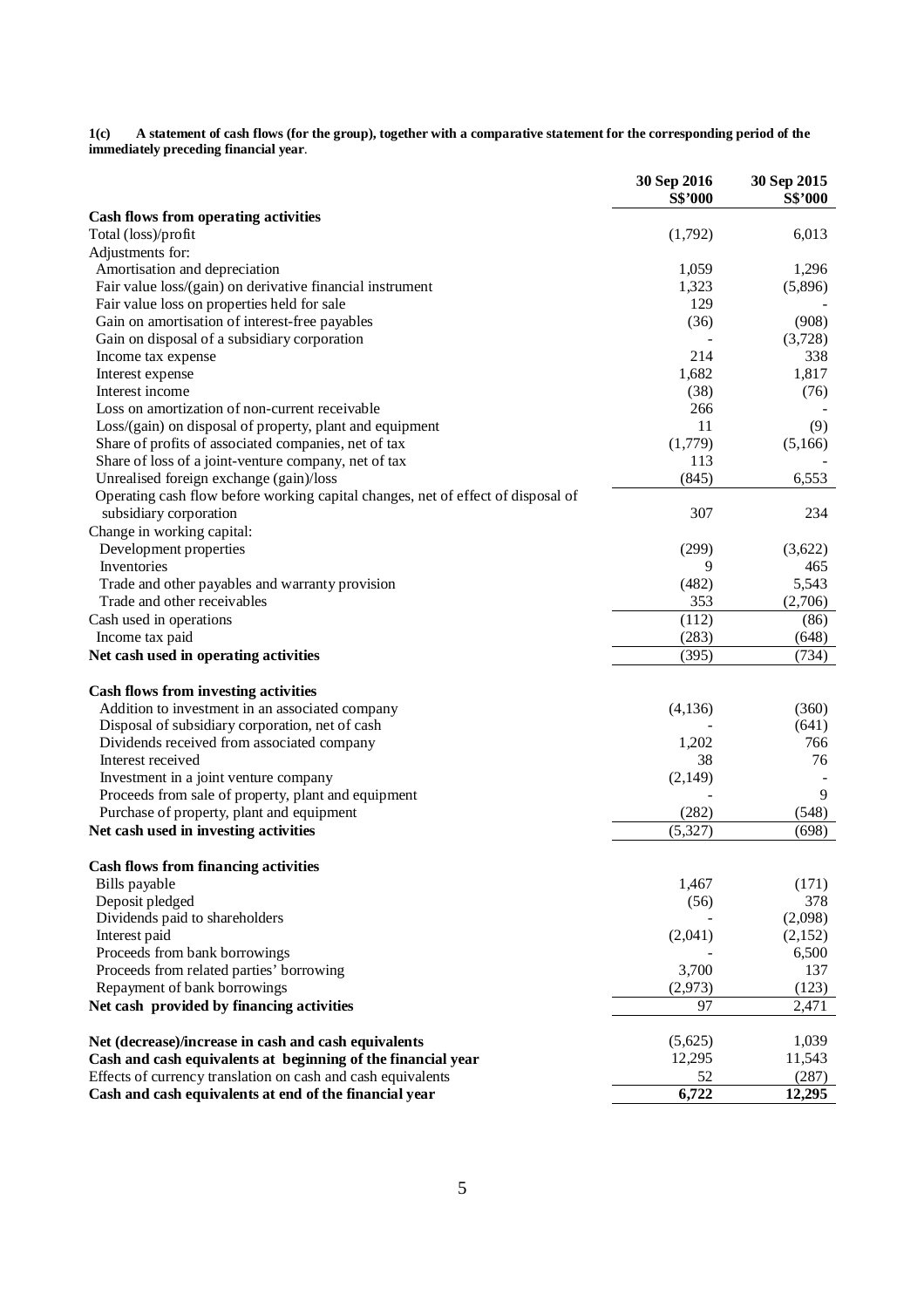**1(d)(i) A statement (for the issuer and group) showing either (i) all changes in equity or (ii) changes in equity other than those arising from capitalization issues and distributions to shareholders, together with a comparative statement for the corresponding period of the immediately preceding financial year.** 

|                                                      |                                           |                                                             | Attributable to equity holders of the Company   |                                               |                                |                                                       |                                   |
|------------------------------------------------------|-------------------------------------------|-------------------------------------------------------------|-------------------------------------------------|-----------------------------------------------|--------------------------------|-------------------------------------------------------|-----------------------------------|
|                                                      | <b>Share</b><br>capital<br><b>S\$'000</b> | <b>Currency</b><br>translation<br>reserve<br><b>S\$'000</b> | <b>Revaluation</b><br>reserve<br><b>S\$'000</b> | <b>Retained</b><br>earnings<br><b>S\$'000</b> | <b>Total</b><br><b>S\$'000</b> | Non-controlling<br><b>Interests</b><br><b>S\$'000</b> | <b>Total</b><br>equity<br>S\$'000 |
| <b>The Group</b>                                     |                                           |                                                             |                                                 |                                               |                                |                                                       |                                   |
| Balance as at 1 Oct 2015                             | 32,315                                    | (11,063)                                                    | 12,827                                          | 36,554                                        | 70,633                         | 4,866                                                 | 75,499                            |
| Total comprehensive<br>income/(loss) for the         |                                           |                                                             |                                                 |                                               |                                |                                                       |                                   |
| financial year                                       |                                           | 966                                                         | 566                                             | 65                                            | 1,597                          | (1,681)                                               | (84)                              |
| Balance as at 30 Sep 2016                            | 32,315                                    | (10,097)                                                    | 13,393                                          | 36,619                                        | 72,230                         | 3,185                                                 | 75,415                            |
|                                                      |                                           |                                                             |                                                 |                                               |                                |                                                       |                                   |
| <b>The Group</b>                                     |                                           |                                                             |                                                 | 30,869                                        |                                |                                                       |                                   |
| Balance as at 1 Oct 2014                             | 32,315                                    | (4,489)                                                     | 14,020                                          |                                               | 72,715                         | 8,020                                                 | 80,735                            |
| Total comprehensive<br>(loss)/income for the         |                                           |                                                             |                                                 |                                               |                                |                                                       |                                   |
| financial year                                       |                                           | (6,704)                                                     |                                                 | 7,783                                         | 1,079                          | (2,927)                                               | (1,848)                           |
| Dividend relating to<br>$2014$ paid<br>Disposal of a |                                           |                                                             |                                                 | (2,098)                                       | (2,098)                        |                                                       | (2,098)                           |
| subsidiary corporation                               |                                           | 130                                                         | (1,193)                                         |                                               | (1,063)                        | (227)                                                 | (1,290)                           |
| Balance as at 30 Sep 2015                            | 32,315                                    | (11,063)                                                    | 12,827                                          | 36,554                                        | 70,633                         | 4,866                                                 | 75,499                            |

|  |  |  |  |  | Attributable to equity holders of the Company |
|--|--|--|--|--|-----------------------------------------------|
|--|--|--|--|--|-----------------------------------------------|

|                                                                       | Share<br>Capital | <b>Retained</b><br>earnings | <b>Total</b>     |
|-----------------------------------------------------------------------|------------------|-----------------------------|------------------|
|                                                                       | S\$'000          | <b>S\$'000</b>              | <b>S\$'000</b>   |
| <b>The Company</b><br>Balance as at 1 Oct 2015<br>Total comprehensive | 32,315           | 2,419                       | 34,734           |
| income for the<br>financial year                                      |                  | 3,049                       | 3,049            |
| Balance as at 30 Sep 2016                                             | 32,315           | 5,468                       | 37,783           |
|                                                                       |                  |                             |                  |
| <b>The Company</b><br>Balance as at 1 Oct 2014<br>Total comprehensive | 32,315           | 3,420                       | 35,735           |
| income for the<br>financial year<br>Dividend relating to              |                  | 1,097<br>(2,098)            | 1,097<br>(2,098) |
| $2014$ paid                                                           |                  |                             |                  |
| Balance as at 30 Sep 2015                                             | 32,315           | 2,419                       | 34,734           |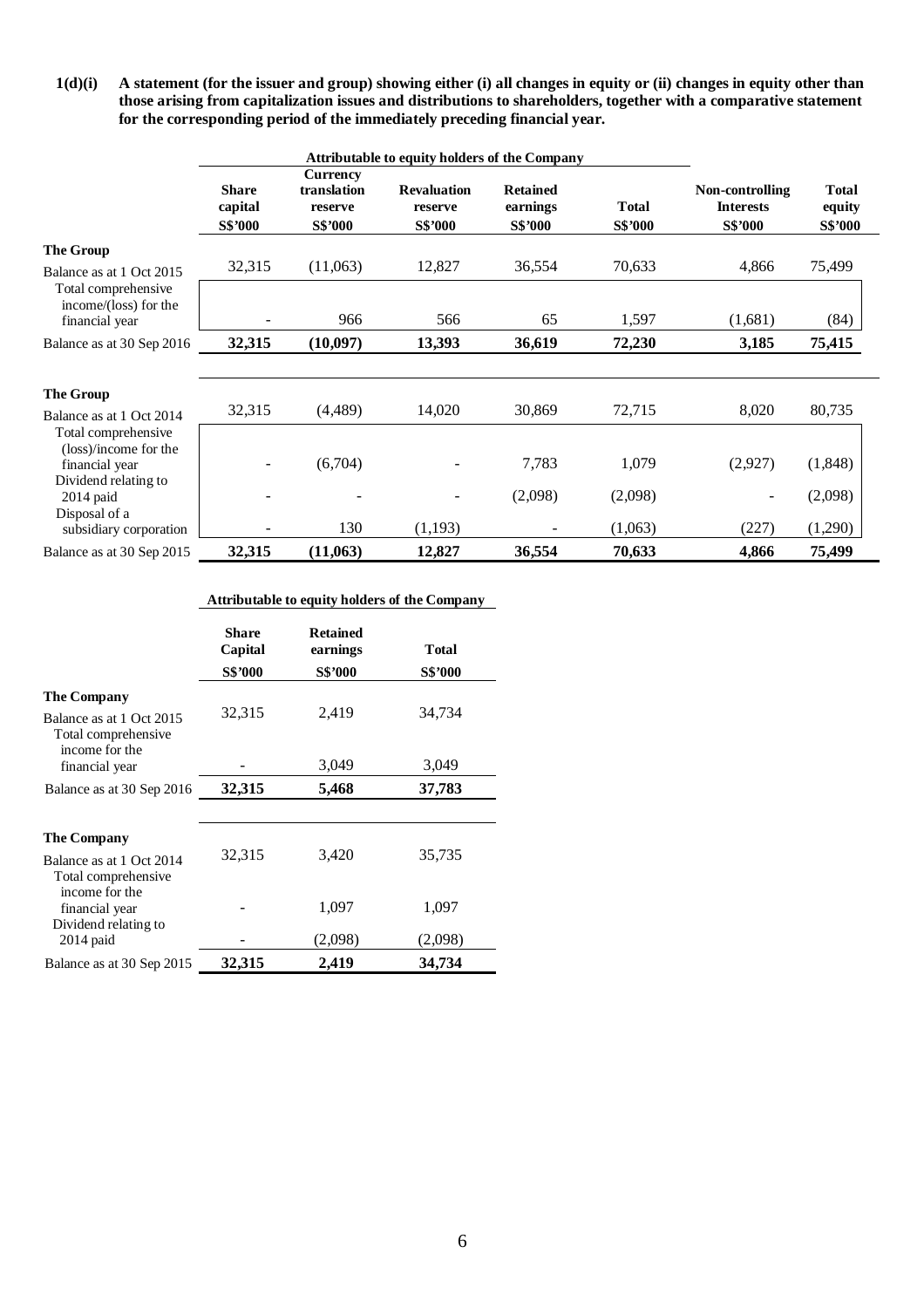**1(d)(ii) Details of any changes in the company's share capital arising from rights issue, bonus issue, share buy-backs, exercise of share options or warrants, conversion of other issues of equity securities, issue of shares for cash or as consideration for acquisition or for any other purpose since the end of the previous period reported on. State also the number of shares that may be issued on conversion of all the outstanding convertibles, as well as the number of shares held as treasury shares, if any, against the total number of issued shares excluding treasury shares of the issuer, as at the end of the current financial period reported on and as at the end of the corresponding period of the immediately preceding financial year.** 

None. There were no shares held as treasury shares as at  $30<sup>th</sup>$  September 2016.

**1(d)(iii) To show the total number of issued shares excluding treasury shares as at the end of the current financial period and as at the end of the immediately preceding year**

As at 30 September 2016, the total number of issued shares of the Company was 209,826,140 (As at 30 September 2015: 209,826,140).

**1(d)(iv) A statement showing all sales, transfers, disposal, cancellation and/or use of treasury shares as at the end of the current financial period reported on**

Not applicable.

**2. Whether the figures have been audited or reviewed and in accordance with which auditing standard or practice.** 

The figures have not been audited nor reviewed.

**3. Where the figures have been audited or reviewed, the auditors' report (including any qualifications or emphasis of a matter).** 

Not applicable.

**4. Whether the same accounting policies and methods of computation as in the issuer's most recently audited annual financial statements have been applied.** 

> Save as disclosed in paragraph 5 below, the Company and the Group has applied the same accounting policies and methods of computation as in the Group's most recently audited financial statements for the financial year ended 30 September 2015.

> Certain comparatives have been reclassified to conform with current year's presentation. The reclassification has no impact on the profit and loss accounts of the Company and the Group.

### **5. If there are any changes in the accounting policies and methods of computation, including any required by an accounting standard, what has changed, as well as the reasons for, and the effect of, the change.**

The adoption of all new and revised Singapore Financial Reporting Standards did not result in significant changes in the Group's accounting policies.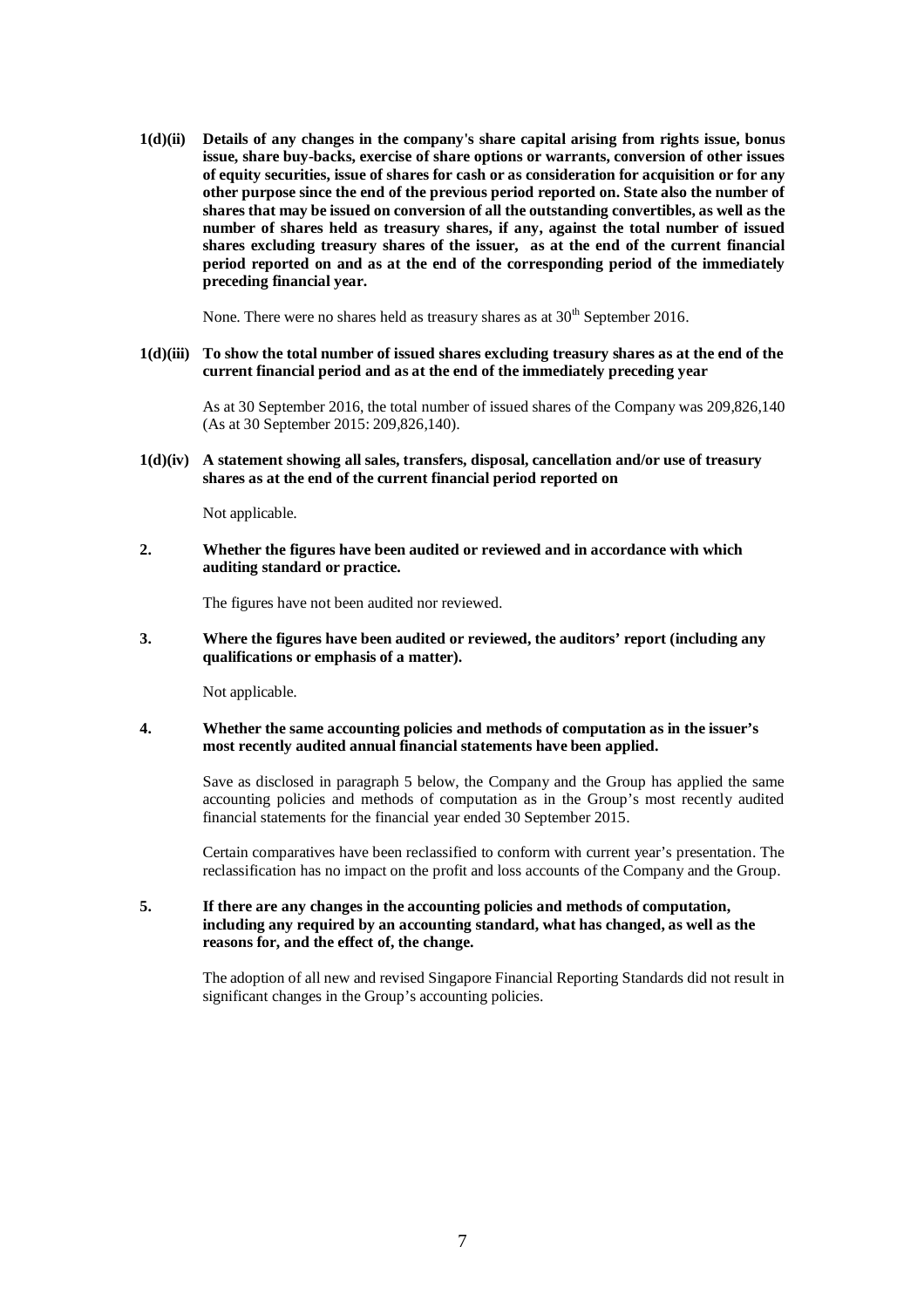**6. Earnings per ordinary share of the group for the current financial period reported on and the corresponding period of the immediately preceding financial year, after deducting any provision for preference dividends.** 

|                                                                   |             | <b>The Group</b> |  |  |
|-------------------------------------------------------------------|-------------|------------------|--|--|
|                                                                   | 30 Sep 2016 | 30 Sep 2015      |  |  |
| Amount in cents                                                   |             |                  |  |  |
| Profit/(loss) per ordinary share for the period reported on based |             |                  |  |  |
| on net profit attributable to shareholders:                       |             |                  |  |  |
| (i) Based on the weighted average number of ordinary              |             |                  |  |  |
| shares on issue:                                                  |             |                  |  |  |
| Continuing operations                                             | 0.03        | 4.05             |  |  |
| Discontinued operations                                           |             | (0.34)           |  |  |
| Total                                                             | 0.03        | 3.71             |  |  |
|                                                                   |             |                  |  |  |
| (ii) Based on a fully diluted basis                               |             |                  |  |  |
| Continuing operations                                             | 0.03        | 4.05             |  |  |
| Discontinued operations                                           |             | (0.34)           |  |  |
| Total                                                             | 0.03        | 3.71             |  |  |

The earnings per share is calculated based on the group's net profit attributable to the shareholders divided by the issued share capital of the Company of 209,826,140 shares.

**7. Net asset value (for the issuer and group) per ordinary share based on issued share capital of the issuer at the end of the (a) current financial period reported on; and (b) immediately preceding financial year.** 

|                                       | The Group   |             | <b>The Company</b> |             |
|---------------------------------------|-------------|-------------|--------------------|-------------|
|                                       | 30 Sep 2016 | 30 Sep 2015 | 30 Sep 2016        | 30 Sep 2015 |
| Amount in cents                       |             |             |                    |             |
| <b>Net</b><br>value<br>(NAV)<br>asset |             |             |                    |             |
| attributable to the shareholders      |             |             |                    |             |
| per ordinary share based on the       |             |             |                    |             |
| issued share capital at the end       |             |             |                    |             |
| of the financial<br>year<br>of        |             |             |                    |             |
| 209,826,140                           | 34.42       | 32.90       | 18.01              | 16.55       |

**8. A review of the performance of the group, to the extent necessary for a reasonable understanding of the group's business. The review must discuss any significant factors that affected the turnover, costs, and earnings of the group for the current financial period reported on, including (where applicable) seasonal or cyclical factors; it must also discuss any material factors that affected the cash flow, working capital, assets or liabilities of the group during the current financial period reported on**

The Group's revenue reported at S\$16.9 million for the financial year ended 30 September 2016 ("FY2016"), a 6% decrease from S\$18.0 million as compared to the last financial year. The decrease is mainly due to a decrease in project delivered in FY 2016 as compared to the last financial year. The revenue is contributed by trading segment.

The Group's gross profit is S\$6.9 million which is 6% lower than the gross profit of \$7.4 million as compared to the last financial year. The decrease is in line with the decrease in revenue.

Other losses of S\$0.7 million in FY2016 is mainly due to a S\$1.3 million fair value loss arising from derivative financial instrument and fair value loss on properties held for sale of S\$0.1 million. This is partially offset against foreign exchange gain S\$0.7 million.

The increase in selling and distribution expenses to S\$1.9 million in FY 2016 as compared to S\$1.5 million in the last financial year is due to increase in advertising and promotion expenses.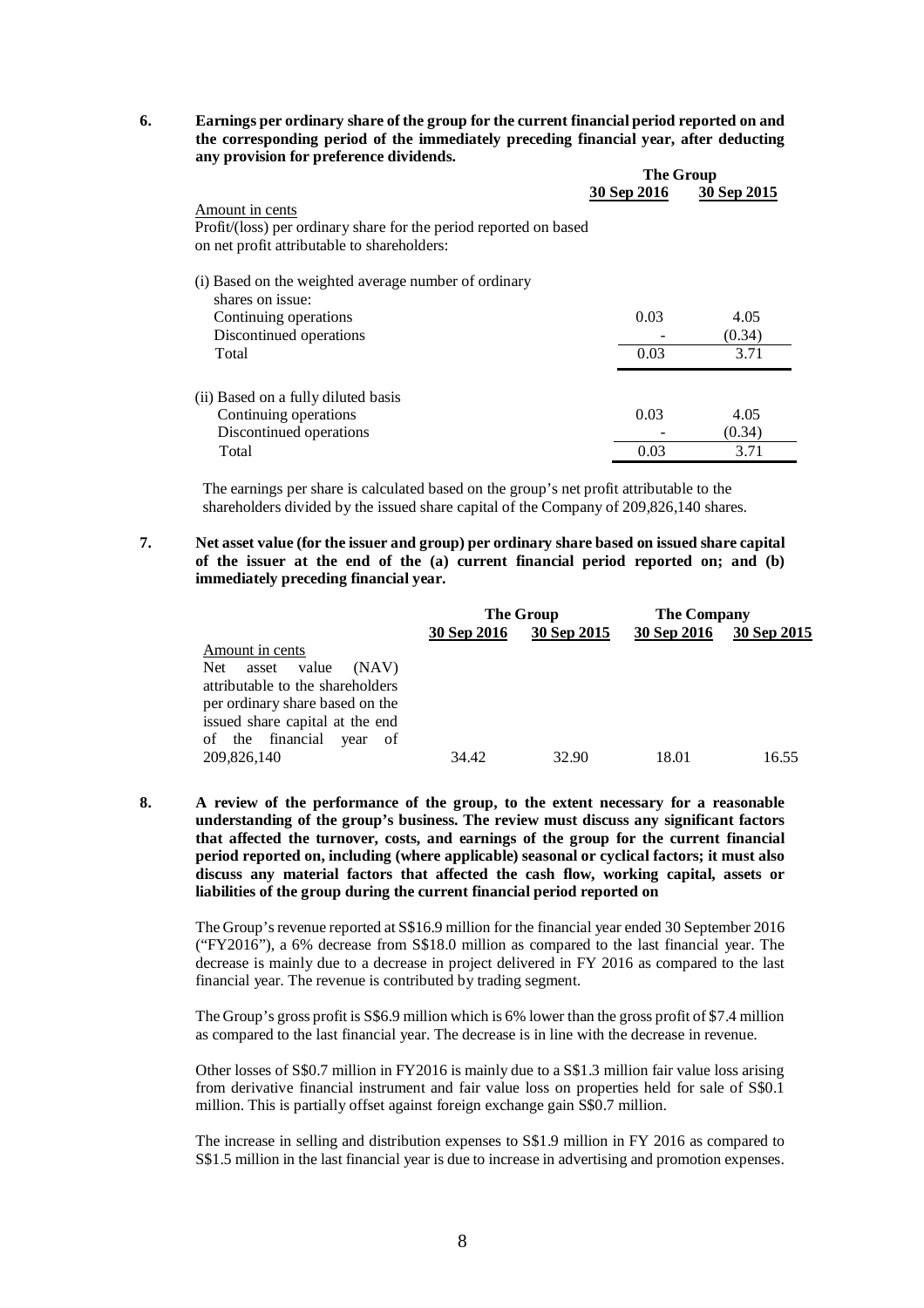Finance cost of S\$1.7 million refers to borrowing cost incurred for land acquired but has not commenced construction activity. It also includes interest expenses on amortization of interest-free payables.

In FY2015, an one-off gain on disposal of subsidiary of S\$3.7 million related to the reduction in shares in Changzhou Asteras Air-Conditioning Manufacturer Co., Ltd ("Changzhou Asteras") was recognised. The effective shareholdings interest in Changzhou Asteras had been reduced to 20% from 86.8% as part of Group's effort in the divestment of non-core business (the "Disposal").

Share of results of associated companies decreases by S\$3.4 million from S\$5.2 million to S\$1.8 million in the current year as compared to the last financial year. The decrease is mainly due to lower contribution from trading and services and the property development segments of Fiamma Holdings Berhad ("FIamma") and share of loss in Asteras Holdings Pte Ltd ("AHPL").

As a result of the above, the Loss after Income Tax from Continuing Operations is S\$1.8 million as compared to profit after tax from continuing operations of the last financial year of S\$6.7 million.

Included in Other Comprehensive Gain is a currency translation gain of S\$1.1 million arising from consolidation of our investment in an associated company and investments in property development subsidiary corporations. Both investments are denominated in Ringgit. The Group also recognises other comprehensive income of S\$0.6 million arising from revaluation of property, plant and equipment of an associated company.

Taken into consideration of the above, the Total Comprehensive Income attributable to equity holders of the Company is S\$1.6 million.

### **Review of working capital, assets or liabilities**

#### Trade and other receivables

Decrease in trade and other receivables is mainly due to amount of S\$2.9 million owing by Changzhou Asteras to another subsidiary within the Group being reclassified as non-current other receivable.

### Inventories

Inventories remained unchanged at S\$4.2 million.

#### Properties held for sale

Increase in properties held for sale of S\$0.7 million is due to reclassification from investment properties as the Group has commenced the process of disposing the assets which are not completed as of 30 September 2016.

#### Development properties

Increase in development properties of S\$2.4 million is mainly contributed by unrealized foreign exchange gain of S\$1.5 million and additional construction cost incurred of S\$0.3 million and interest capitalised of S\$0.6 million.

#### Investments in associated companies

Investment in associated companies increased by S\$6,2 million is mainly due to additional investment in Fiamma shares of S\$4.1 million, share of results of associated companies amounting to S\$1.8 million, foreign exchange gain of S\$0.9 million, share of other comprehensive income from revaluation of property, plant and equipment of S\$0.6 million and net off against dividend income received of S\$1.2 million.

### Investment in a joint-venture company

Investment in joint-venture company increased by S\$2.0 million is mainly due to investment in VMD Development Sdn Bhd of S\$2.1 million and partially offset by share of results of VMD amounting to S\$0.1 million.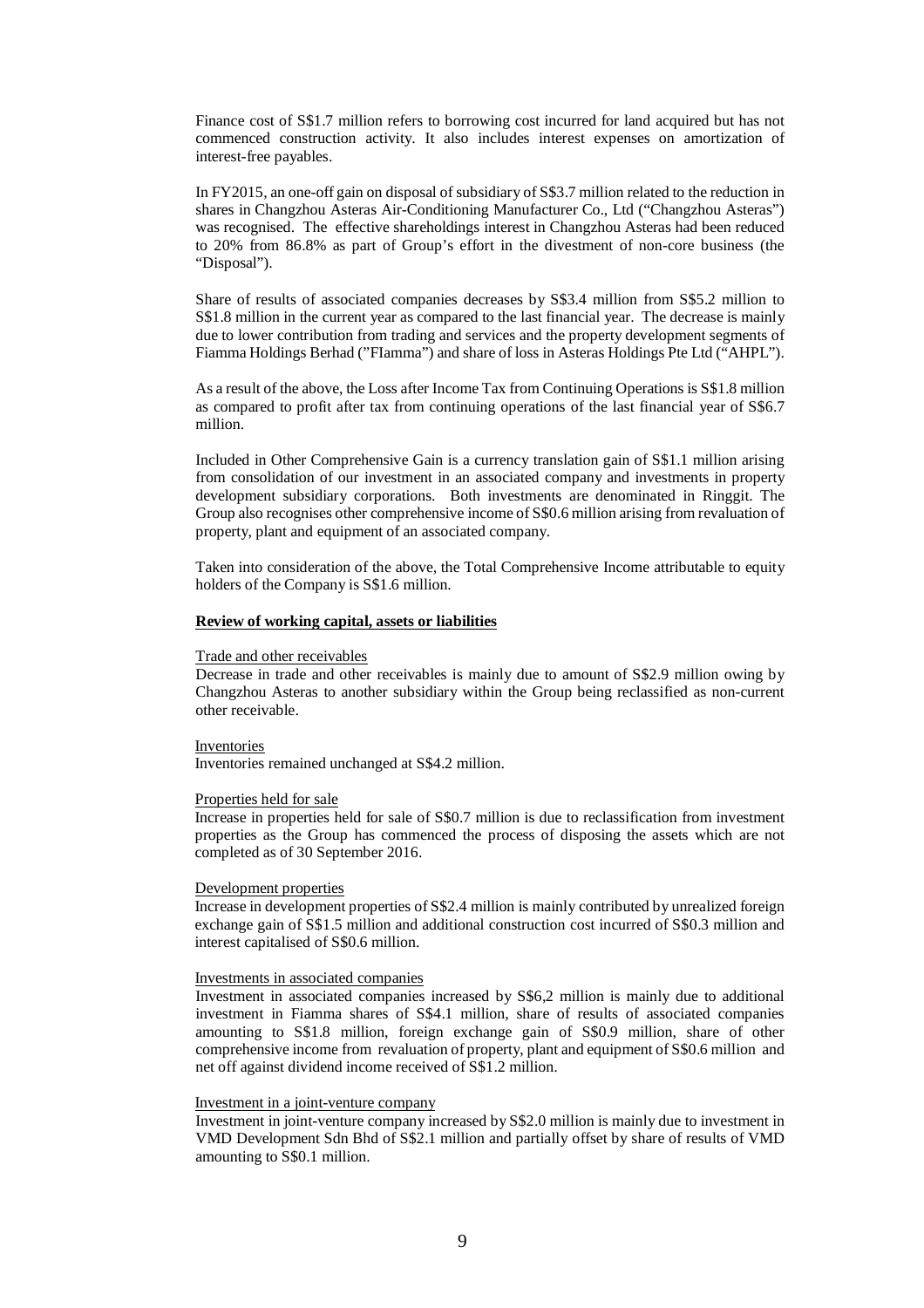#### Property, plant and equipment

Decrease in Property, plant and equipment is mainly due to depreciation of S\$1.1 million and partially offset by purchase of new property, plant and equipment of S\$0.3 million.

### Trade and other payables

Increase in trade and other payables is mainly due to increase in amount due to related parties of S\$3.7 million and increase in bill payables of S\$1.5 million.

### Other payables – non-current

Other payables increased by S\$0.3 million due to additional funding from related parties which are subordinated to bank borrowings.

#### Bank borrowings

Decrease in bank borrowings is mainly due to repayment of S\$3.0 million principal payment to the financial institution.

### Derivative financial instrument

Derivative financial instrument of S\$3.6 million relates to cross currency interest rate swap transacted to hedge foreign currency borrowings of subsidiary.

### **Review of cashflows**

The Group reported a net decrease in cash and cash equivalents which is mainly due to net cash outflow from investing activities. The net cash outflow from investing activities consists of investment in a joint-venture company and an associated company. The outflow is partially offset by dividend from associated company.

### **9. Where a forecast, or a prospect statement, has been previously disclosed to shareholders, any variance between it and the actual results.**

There was no forecast or prospect statement disclosed to the shareholders in the previous announcement.

## **10. A commentary at the date of the announcement of the significant trends and competitive conditions of the industry in which the group operates and any known factors or events that may affect the group in the next reporting period and the next 12 months.**

In the midst of gloomy economic outlook, we remain resilient in combating challenge by forming close partnership with our customers in launching new product. We are also pleased that our key principal Arcelik is awarding us the distributorship of Beko home appliances and we will be relaunching Beko Brand in Singapore. Transforming service standard, increasing product range and expanding market channel for domestic market while embracing digitalization would be our key focus in the next 12 months.

On the Property Development Segment, we are leveraging on the aggressive marketing campaign of overseas developers in bringing awareness to Iskandar. We hope that with the right strategy and timely implementation, we would be able to craft a niche in taping on the vast investors overseas.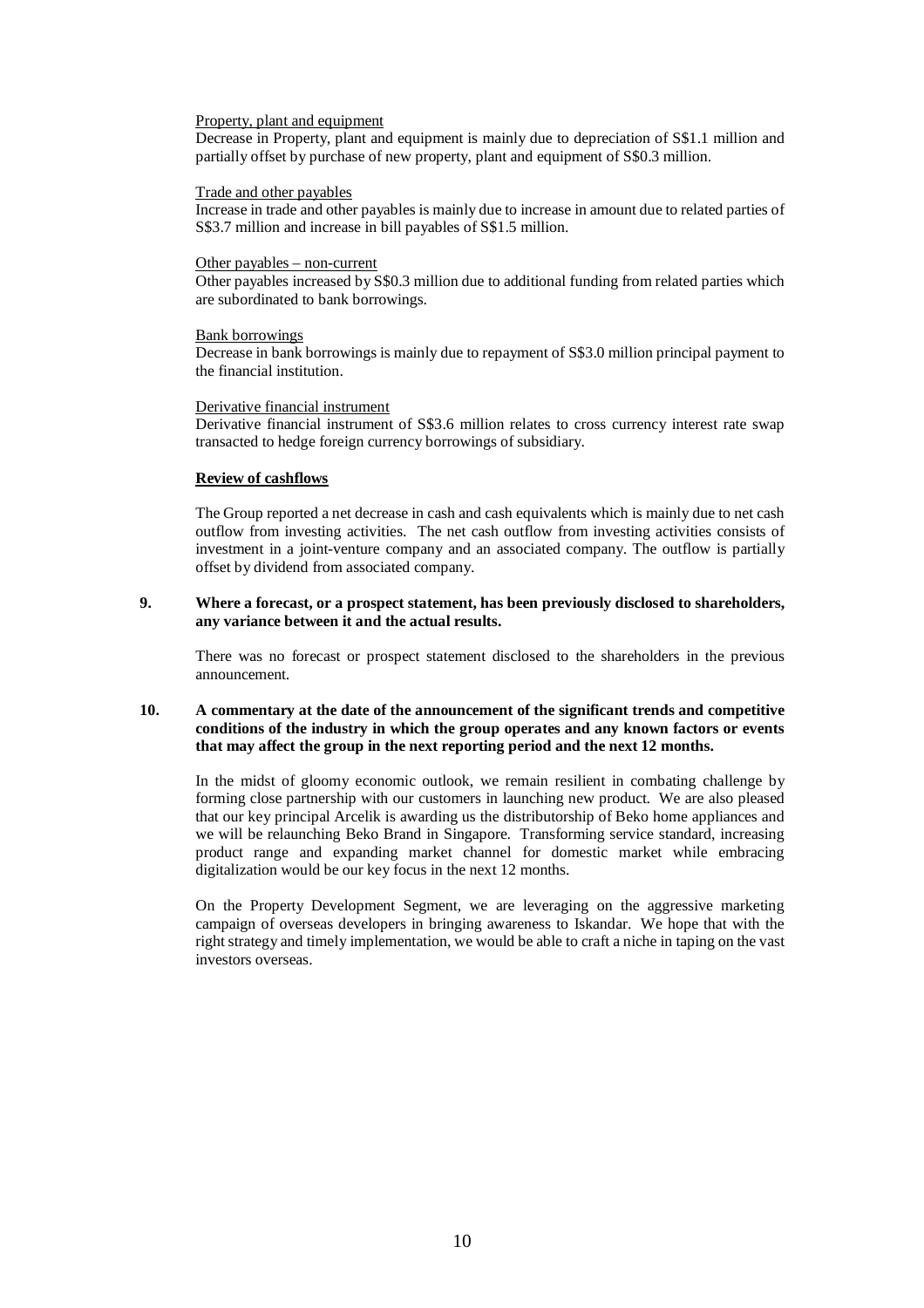# **11. Dividend**

# **(a) Current Financial Period Reported On**

No dividend was declared for the current financial period reported on.

# **(b) Corresponding Period of the Immediately Preceding Financial Year**

No dividend was declared for the corresponding period of the immediate preceding financial year.

# **(c) Date Payable and Books Closure Date**

Not applicable. No dividend was declared for the current financial period reported on.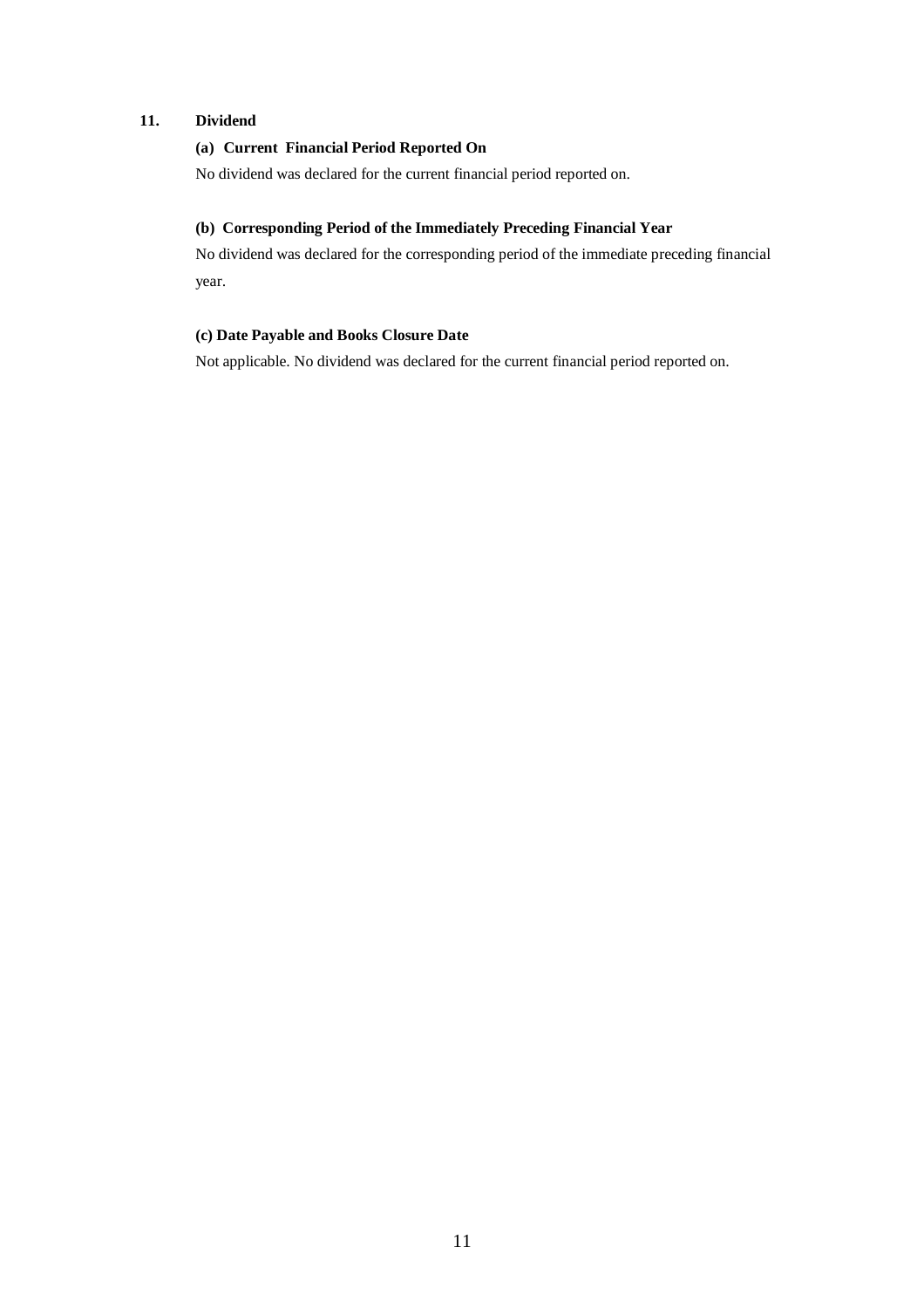# **PART II - ADDITIONAL INFORMATION REQUIRED FOR FULL YEAR**

# **ANNOUNCEMENT**

# **(This part is not applicable to Q1, Q2, Q3 or Half Year Results)**

# **12.(a) Primary segment reporting – Business Segment**

| 2016                                        | <b>Trading</b> | <b>Property</b>    | Other          | <b>Total</b>   |  |
|---------------------------------------------|----------------|--------------------|----------------|----------------|--|
|                                             |                | <b>Development</b> |                |                |  |
|                                             | <b>S\$'000</b> | <b>S\$'000</b>     | <b>S\$'000</b> | <b>S\$'000</b> |  |
| <b>REVENUE</b>                              |                |                    |                |                |  |
| External sales                              | 17,572         |                    |                | 17,572         |  |
| Inter-segment sales                         | (722)          |                    |                | (722)          |  |
| Sales to external parties                   | 16,850         | $\blacksquare$     |                | 16,850         |  |
| <b>RESULTS</b>                              |                |                    |                |                |  |
| Segment result                              | 1,091          | (1,366)            | (1,325)        | (1,600)        |  |
| Interest income                             |                | 36                 | 2              | 38             |  |
| Share of results of associated<br>companies |                |                    | 1,779          | 1,779          |  |
| Share of results of joint-venture           |                |                    |                |                |  |
| company                                     |                |                    | (113)          | (113)          |  |
| Finance cost                                | (104)          | (1,578)            |                | (1,682)        |  |
| Loss before income tax                      |                |                    |                | (1,578)        |  |
| Income tax expenses                         |                |                    |                | (214)          |  |
| <b>Total Loss</b>                           |                |                    |                | (1,792)        |  |
|                                             |                |                    |                |                |  |
| <b>ASSETS</b>                               |                |                    |                |                |  |
| Segment assets                              | 28,799         | 66,236             | 3,352          | 98,387         |  |
| Associated companies                        |                |                    | 36,416         | 36,416         |  |
| Joint-venture company                       |                |                    | 2,038          | 2,038          |  |
| Unallocated assets:                         |                |                    |                |                |  |
| Deferred tax asset                          |                |                    |                | 7              |  |
| Club membership                             |                |                    |                | 9              |  |
| <b>Consolidated Total Assets</b>            |                |                    |                | 136,857        |  |
| <b>LIABILITIES</b>                          |                |                    |                |                |  |
| Segment liabilities                         | 5,972          | 19,216             | 249            | 25,437         |  |
| Unallocated liabilities:                    |                |                    |                |                |  |
| <b>Bank borrowings</b>                      |                |                    |                | 35,700         |  |
| Income tax liabilities                      |                |                    |                | 305            |  |
| <b>Consolidated Total Liabilities</b>       |                |                    |                | 61,442         |  |
| <b>OTHER</b>                                |                |                    |                |                |  |
| Depreciation                                | 746            | 313                |                | 1,059          |  |
| Capital expenditure                         | 166            | 116                |                | 282            |  |
| Investment in a joint-venture company       |                |                    | 2,149          | 2,149          |  |
| Addition to investment in an associated     |                |                    |                |                |  |
| company                                     |                |                    | 4,136          | 4,136          |  |
|                                             |                |                    |                |                |  |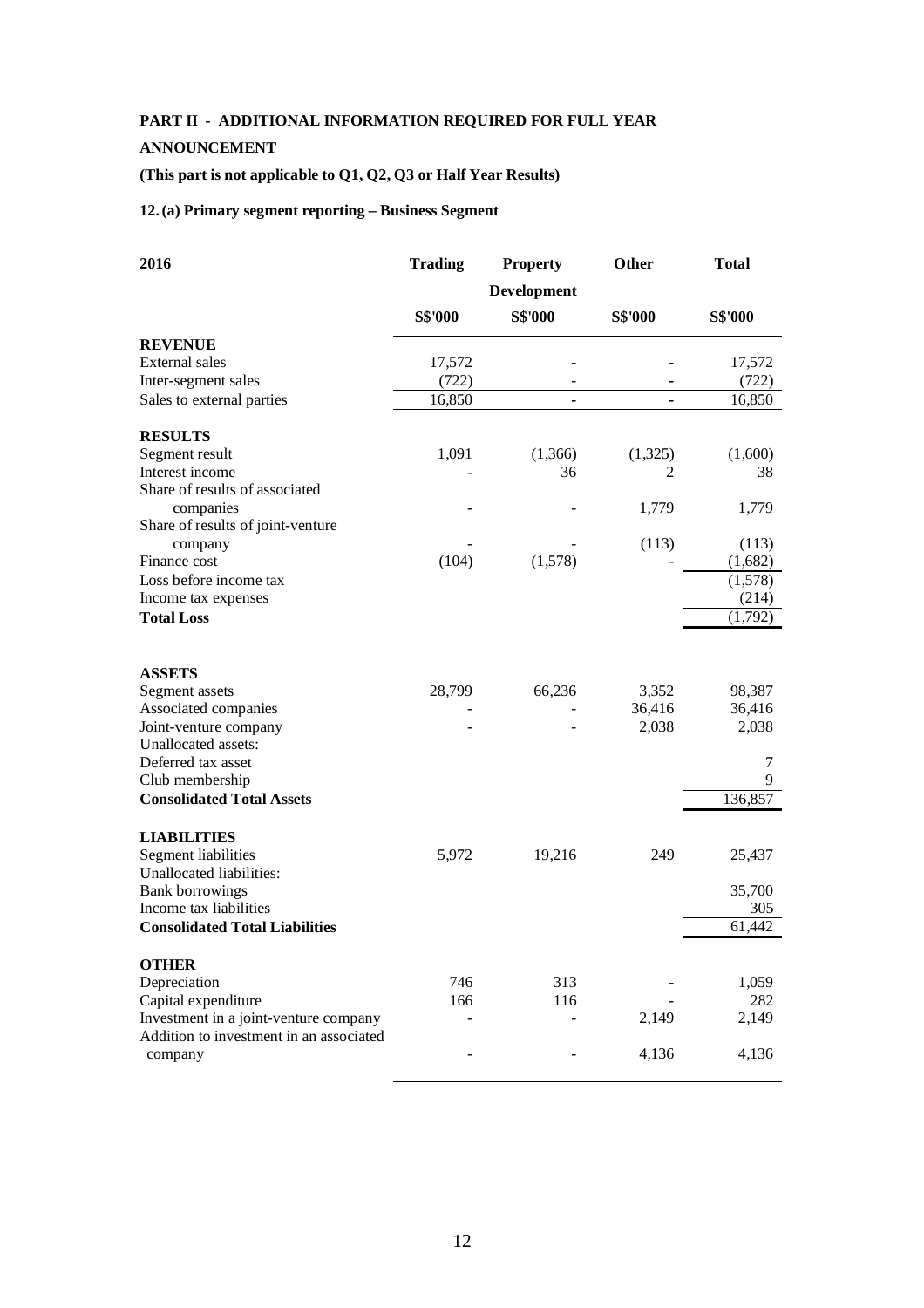|  |  |  | 12. (a) Primary segment reporting - Business Segment (continued) |
|--|--|--|------------------------------------------------------------------|
|  |  |  |                                                                  |

| 2015                                                                                                                                                                                | Continuing<br><b>Operations</b> |                                       |                          | <b>Discontinued</b><br><b>Operations</b> |                         |                                             |
|-------------------------------------------------------------------------------------------------------------------------------------------------------------------------------------|---------------------------------|---------------------------------------|--------------------------|------------------------------------------|-------------------------|---------------------------------------------|
|                                                                                                                                                                                     | <b>Trading</b>                  | <b>Property</b><br><b>Development</b> | <b>Other</b>             | <b>Total</b>                             | <b>Manufacturing</b>    | Total                                       |
|                                                                                                                                                                                     | \$'000                          | \$'000                                | \$'000                   | \$'000                                   | \$'000                  | \$'000                                      |
| <b>REVENUE</b><br><b>External sales</b><br>Inter-segment sales                                                                                                                      | 18,658<br>(648)                 | $\overline{\phantom{a}}$              | $\overline{\phantom{a}}$ | 18,658<br>(648)                          | 6,827<br>$\overline{a}$ | 25,485<br>(648)                             |
| Sales to external parties                                                                                                                                                           | 18,010                          |                                       |                          | 18,010                                   | 6,827                   | 24,837                                      |
| <b>RESULTS</b><br>Segment result<br>Interest income<br>Share of results of an                                                                                                       | 1,812                           | (402)<br>47                           | 2,097<br>29              | 3,507<br>76                              | (715)                   | 2,792<br>76                                 |
| associated company<br>Interest expense<br>Profit before income tax<br>Income tax expense<br><b>Total Profit</b>                                                                     | (113)                           | (1,570)                               | 5,166                    | 5,166<br>(1,683)                         |                         | 5,166<br>(1,683)<br>6,351<br>(338)<br>6,013 |
| <b>ASSETS</b><br>Segment assets<br>Investments in<br>associated companies                                                                                                           | 33,387                          | 62,192                                | 9,052<br>30,239          | 104,631<br>30,239                        |                         | 104,631<br>30,239                           |
| Unallocated assets:<br>Deferred tax assets<br>Club membership<br><b>Consolidated Total</b><br><b>Assets</b>                                                                         |                                 |                                       |                          |                                          |                         | 46<br>9<br>134,925                          |
| <b>LIABILITIES</b><br><b>Segment liabilities</b><br>Unallocated liabilities:<br><b>Bank borrowings</b><br>Income tax liabilities<br><b>Consolidated Total</b><br><b>Liabilities</b> | 4,460                           | 15,445                                | 210                      | 20,115                                   |                         | 20,115<br>38,898<br>413<br>59,426           |
| <b>OTHER</b><br>Depreciation<br>Capital expenditure                                                                                                                                 | 799<br>59                       | 322<br>489                            |                          | 1,121<br>548                             | 155                     | 1,276<br>548                                |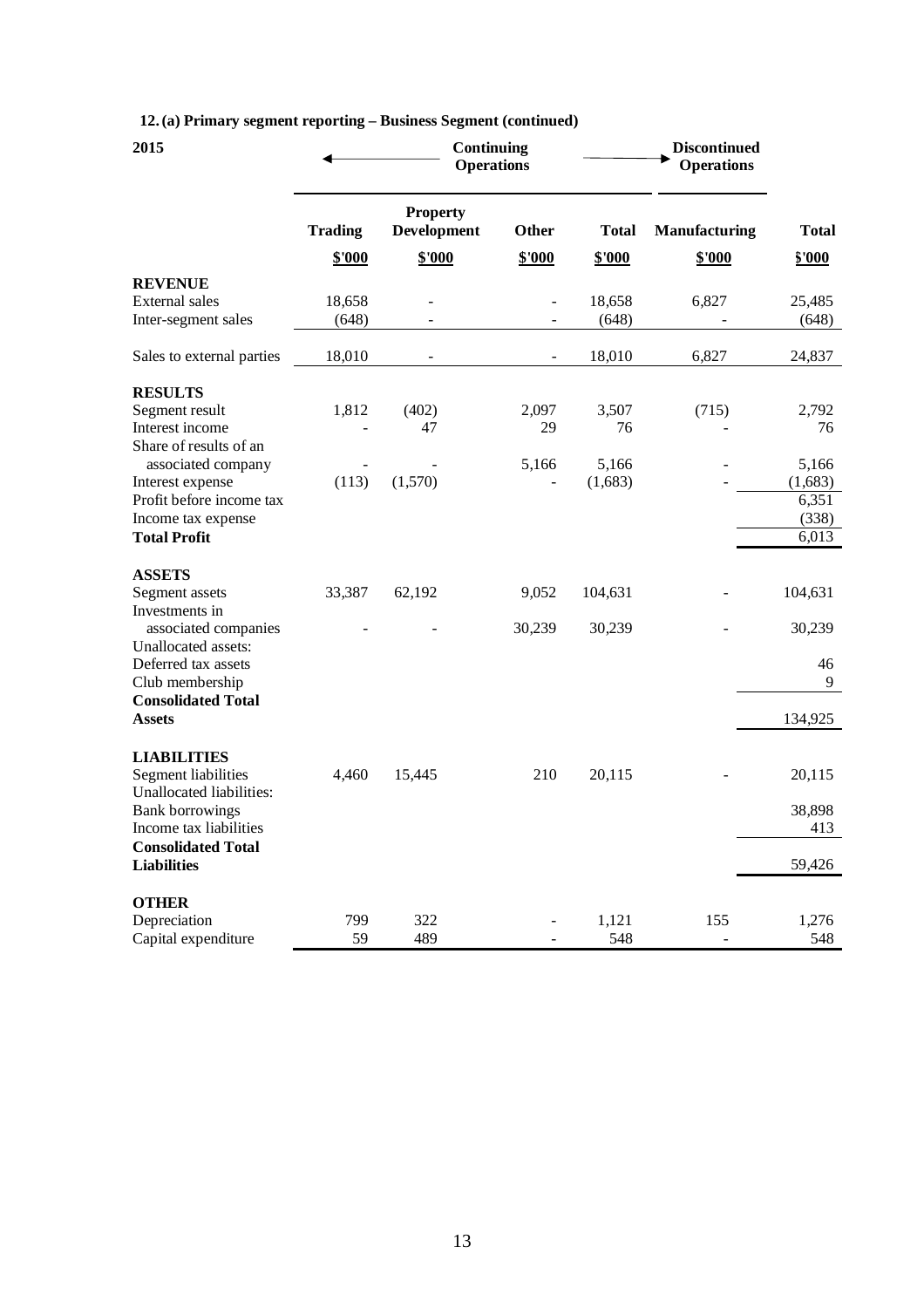### **12. (b) Secondary segment reporting – Geographical Segment**

|           | <b>Sales</b>    |                 | <b>Total assets</b> |                 |
|-----------|-----------------|-----------------|---------------------|-----------------|
|           | 2016<br>S\$'000 | 2015<br>S\$'000 | 2016<br>S\$'000     | 2015<br>S\$'000 |
| Singapore | 15,603          | 16,956          | 28,651              | 37,032          |
| Malaysia  |                 |                 | 105,586             | 94,935          |
| China     |                 | 6,827           |                     |                 |
| Morocco   | 203             | 151             | 2,620               | 2,960           |
| Other     | 1,044           | 903             |                     |                 |
|           | 16,850          | 24,837          | 136,857             | 134,927         |

# **13. In the review of performance, the factors leading to any material changes in contributions to turnover and earnings by the business or geographical segments.**

## **Segment Reporting**

## **Trading**

Trading segment revenue and result for FY2016 decreased by 6% and 40% respectively, as compared to the previous financial year due to less projects secured and delivered.

### **Manufacturing**

Manufacturing segment was disposed in FY2015

## **Property Development**

While property development segment had preview launched Seventh Cove project, no revenue is recognized for this financial year as the work performed is very minimal. However, administrative costs incurred contributed to segment loss of S\$1.4 million for FY2016.

### **14. A breakdown of sales**

|     |                                                                                              | <b>FY 2016</b> | <b>FY 2015</b> | % Increase     |
|-----|----------------------------------------------------------------------------------------------|----------------|----------------|----------------|
|     | Group                                                                                        | <b>S\$'000</b> | <b>S\$'000</b> | $/$ (decrease) |
|     |                                                                                              |                |                |                |
| (a) | Sales reported for the first half year                                                       | 8,260          | 11,817         | $(30\%)$       |
| (b) | (Loss)/profit after tax before deducting minority<br>interests reported for first half year  | (1,158)        | 147            | (888%)         |
| (c) | Sales reported for the second half year                                                      | 8,590          | 13,020         | (34%)          |
| (d) | (Loss)/profit after tax before deducting minority<br>interests reported for second half year | (634)          | 5,866          | $(111\%)$      |